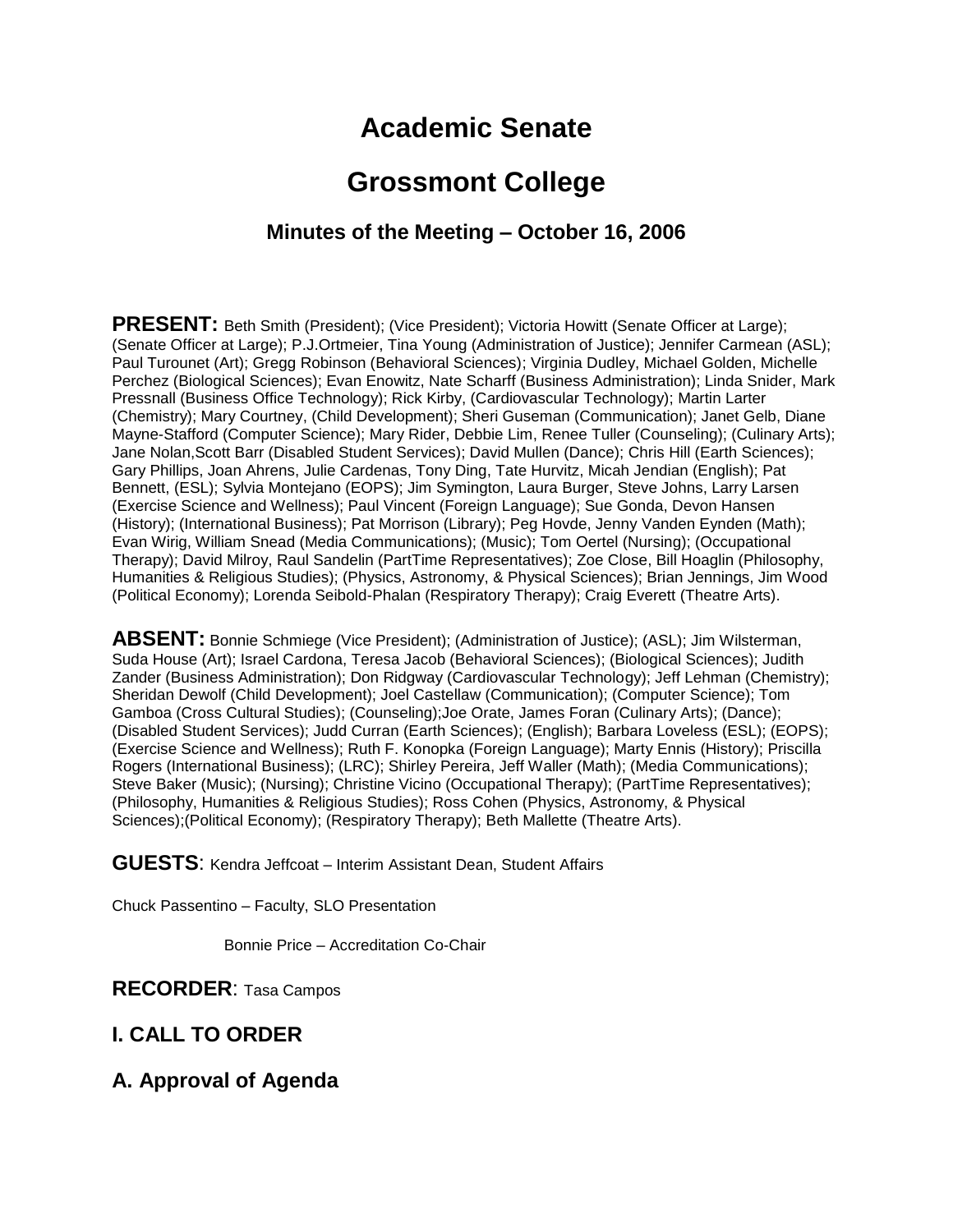A motion was made to approve the agenda.

M/S/U Stafford/Montejano

# **Approval of Minutes from October 2, 2006**

It was noted under the "Information" section, item "C", the last sentence should read, "This item will be an Information Item at the next meeting."

A motion was made to approve the minutes from the October 2, 2006 meeting with the above change.

M/S/U Dudley/Montejano

# **II. PRESIDENT'S REPORT**

# **Hiring Committee for Grossmont College President**

Beth reported the hiring committee for the Grossmont College President position has finished the first round of interviews and have submitted their recommendations to the Chancellor. The next step in the hiring process will be the scheduling of forums on campus. There should be a message coming out from Dean Colli, Interim – President, Grossmont College, by the end of this week.

#### **Other**

The following information was also shared:

Beth attended an Area D meeting this weekend with other local Academic Senate Presidents to discuss and prep for the upcoming State Plenary Session. A large issued discussed was Associate Degrees and possible changes. This issue will be covered in more depth later in today's meeting.

David Milroy shared he would be speaking at the upcoming State Plenary Session. His presentation will include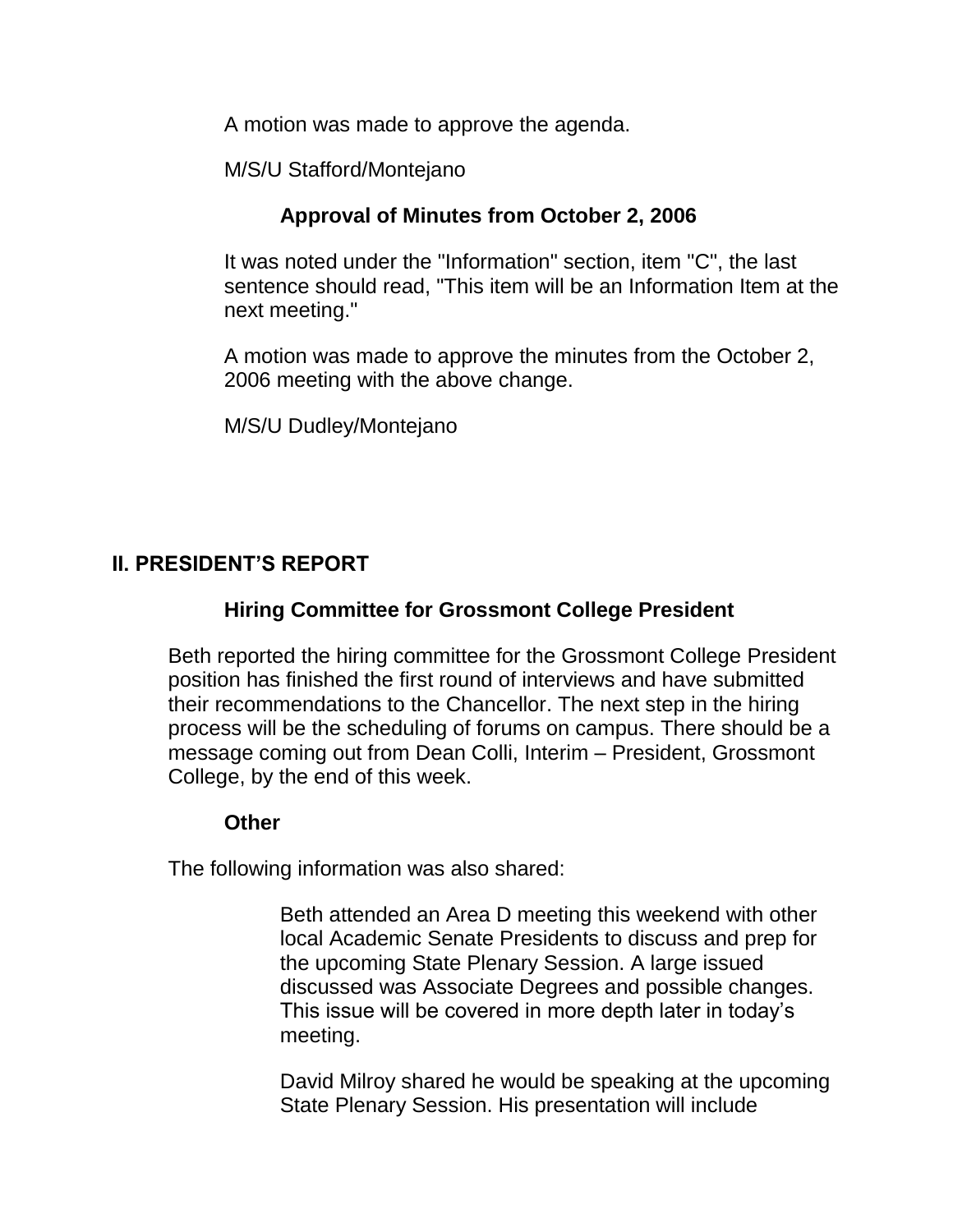information on Part Time Faculty issues. If you have in questions, please contact David.

## **III. COMMITTEE REPORTS**

#### **ICC – Instructional Computing Committee – Diane Mayne-Stafford**

Diane Mayne-Stafford gave an update on the Instructional Computing Committee.

Diane updated the group on the Distance Education Plan the Academic Senate approved last spring. She reviewed Objective 1 through Objective 7 of Year 1 and discussed the items that have been completed, are in the process of being completed, and those that have not been started. The group discussed Objective 5 – Research the Possibility for Students to Attain an Associates Degree Online. One major concern with this objective is who will do the work. A variety of ideas and suggestion were discussed regarding a technician, a faculty member, or a consultant being hired and it was agreed this concern would be addressed at the Senate at a later time.

Diane reviewed the list of proposed ICC/DE training courses for Professional Development Week Spring 2007. Two new additional workshops have been proposed; Advanced Email and Tegrity Training. The group discussed email issues being experienced regarding space and memory.

The Instructional Computing Committee is continuing to monitor the following:

> Status of labs in the new buildings Colleagues Implementation Webgrade/Micrograde upgrades Blackboard/WebCT future Office 2007 release and implementation Vista release and implementation

Diane reviewed the Proposed Process of the ICC/DE Mentoring Plan for Online/Hybrid Instructors.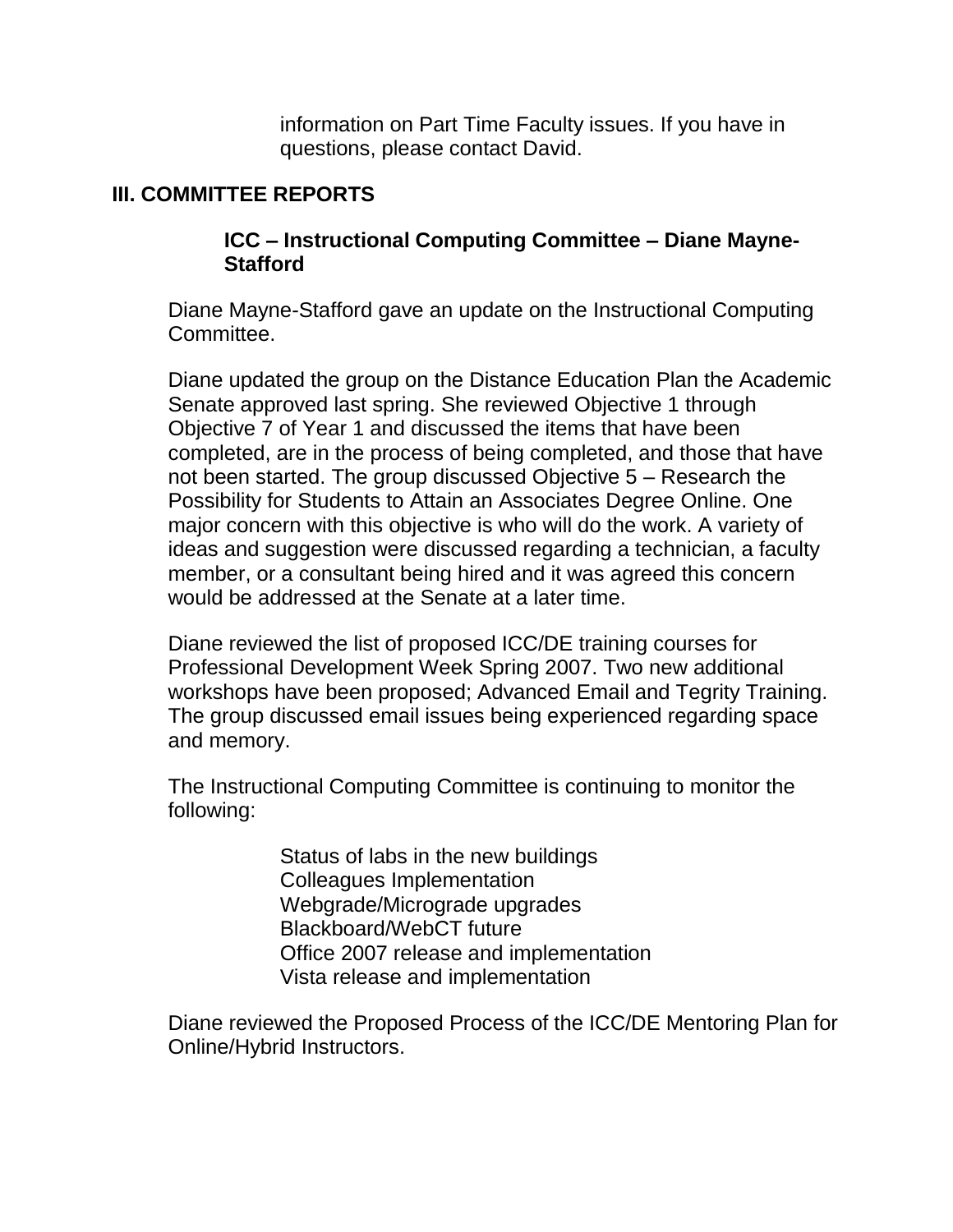Please direct any questions to Diane Mayne-Stafford regarding information discussed today.

#### **IV. ACTION ITEMS**

#### **Election of Replacement Senate Officer at Large**

The nominations to fill the vacated Senate Officer at Large was opened at the October 2<sup>nd</sup> Academic Senate meeting. Beth officially closed the nominations at today's meeting. She reported there was one nominee, Jennifer Carmean. Beth asked if there were any additional write-ins and there were none.

A motion was made approve Jennifer Carmean's nomination by acclamation.

M/S/U Kirby/Enowitz

The motion was approved.

Beth congratulated and thanked Jennifer.

# **Plus/Minus Grading Proposal – Attachment(s) #1 & #2**

Beth reviewed Attachment #1, a copy of an email from Jim Fenningham listing issues and questions brought up at the last Student Services Council. Mary Rider and Renee Tuller briefly explained some of Student Services concerns. The group continued to discuss the pros and cons of the proposal. The issue of all or none was discussed. During the previous presentation by Cliff Quinn, he informed the Senate that faculty would have the choice of whether to use the Plus/Minus Grading but information was shared to the contrary. More information is requested.

A motion was made to send the proposal back to the authors and a group be created to gather input from a variety of sectors in order to clarify questions.

M/S/U Milroy/Courtney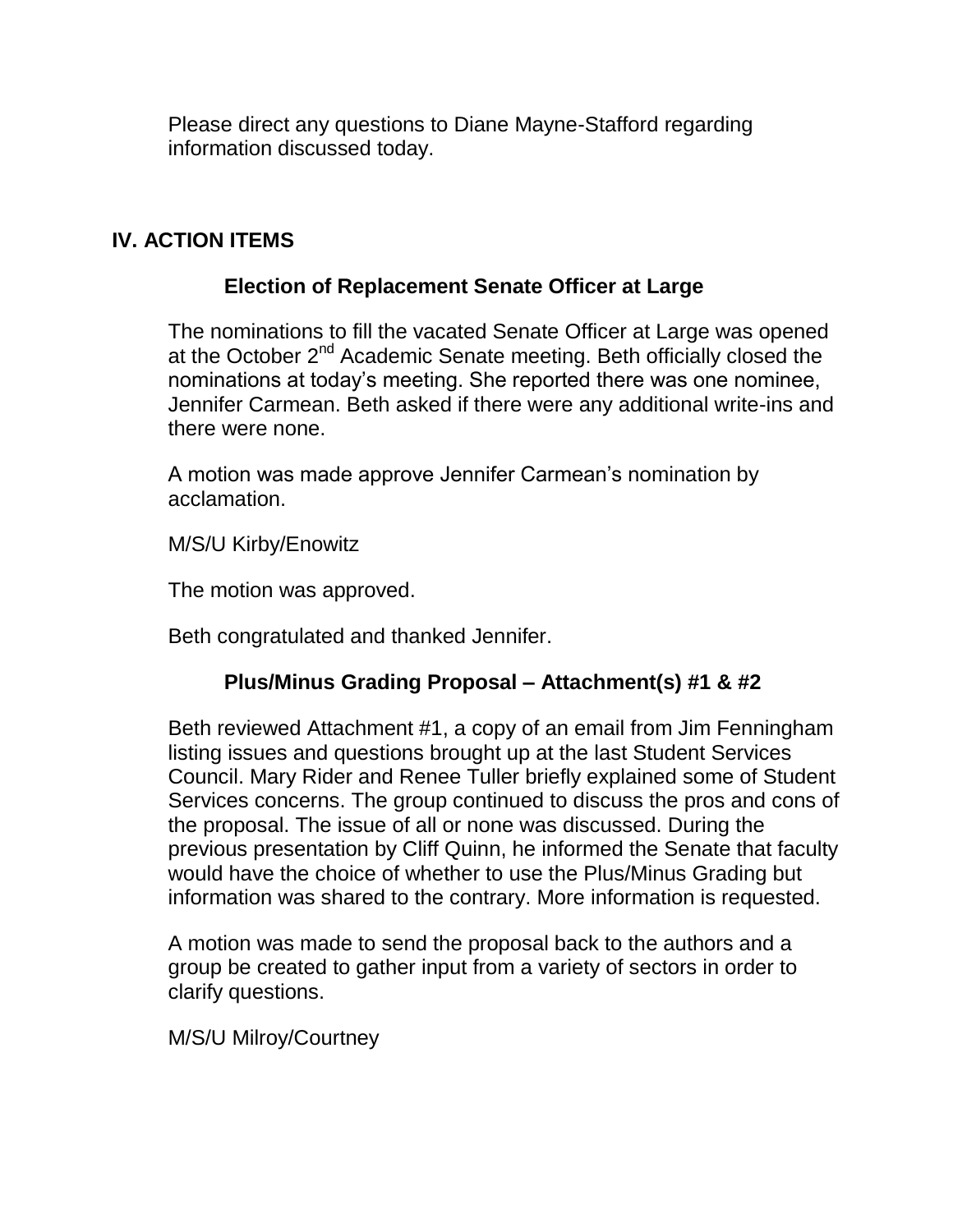Kendra Jeffcoat, Interim Assist Dean Student Affairs stated in order for the ASGC to support the issue, they would need additional information to see the complete impact the change would have on students.

The development of a list of the pros and cons was suggested. This item will return to the Academic Senate at a later time.

# **Program Review Articulation Questions – Attachment #3**

The group reviewed the proposed questions including the suggested changes made since the October 2<sup>nd</sup> Senate meeting.

The new proposed questions are as follows:

2.16 List courses that have been formally articulated with high schools. Describe any articulation and collaboration efforts with K-12 schools.

2.17 After reviewing ASSIST.org and the Grossmont College articulation website, describe the status of articulation with CSU and UC systems as well as private universities. Identify concerns or additional needs your department has related to articulation with four-year institutions. Describe how the department ensures that articulations with four-year universities are current.

A motion was made to approve the questions.

M/S/U Courtney/Mayne-Stafford.

The motion was approved.

# **V. INFORMATION ITEMS**

# **Smoking Policy Update – Attachment #4**

Beth reviewed attachment #4, Board Policy 6810 Smoking Ordinance. She stated the policy will be reviewed again after one year once the policy starts being enforced. The group discussed the following:

**Penalties**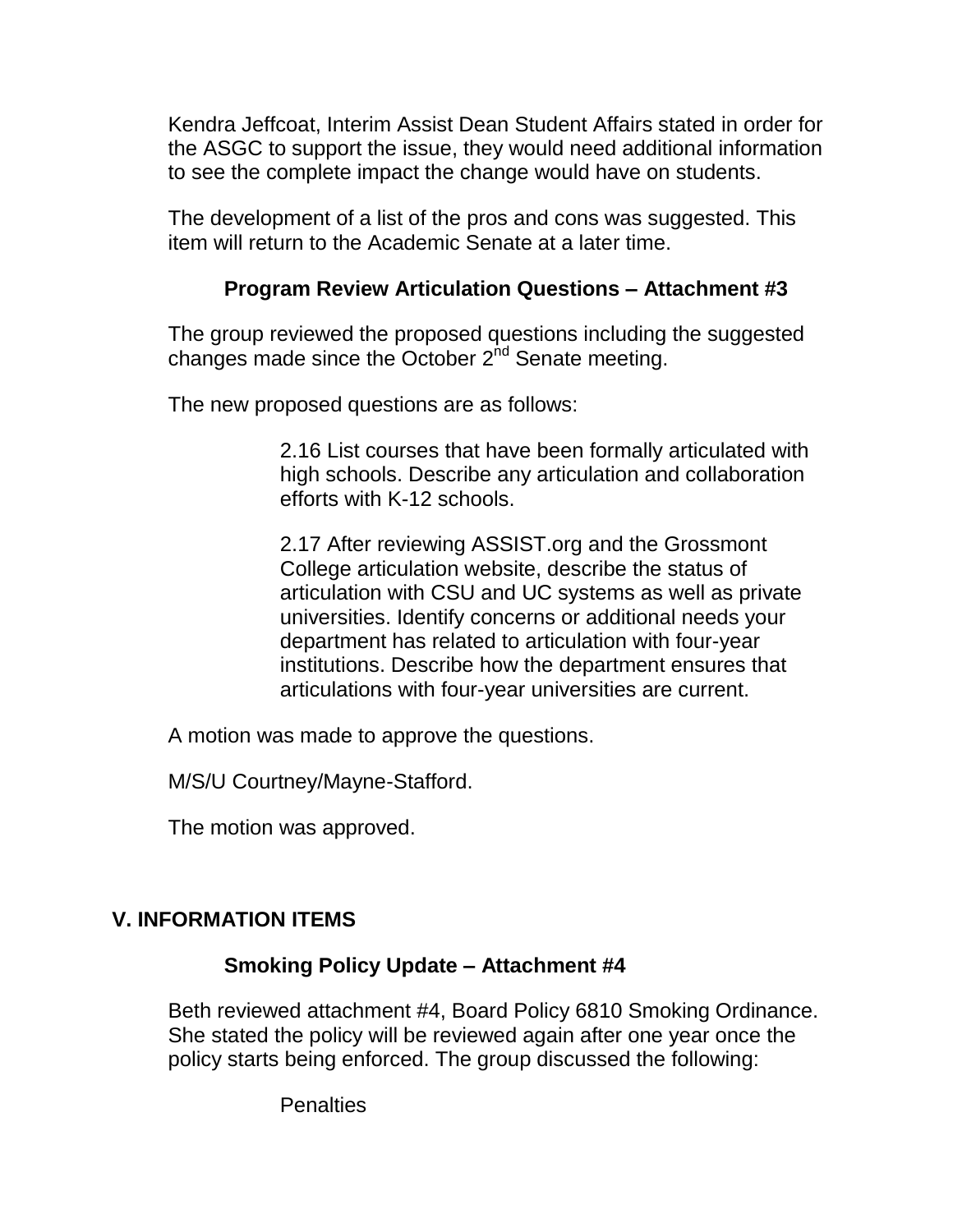Staff/Faculty vs. Student enforcement

**Enrollment** 

Health issues

Designated smoking sites

Faculty working conditions

It was suggested a map of designated sites be reviewed. This item will return as an information item at the next Academic Senate meeting on October  $30<sup>th</sup>$ , 2006.

# **Institutional Values – Chuck Passentino – Attachment #5**

Chuck Passentino presented an Institutional Student Learning Outcomes diagram on "Effective Integration and Application of Knowledge and Skills". The diagram covered the following areas:

Productive Citizenry

Information and Technological Literacy

Scientific Inquiry and Mathematical Literacy

Effective Communication

Cultural Competence

Appreciation for Arts and Humanities

The group discussed the following issues and concerns:

How to measure

Problem solving and critical thinking

Creative expression

Value vs. outcomes

**Quantities**